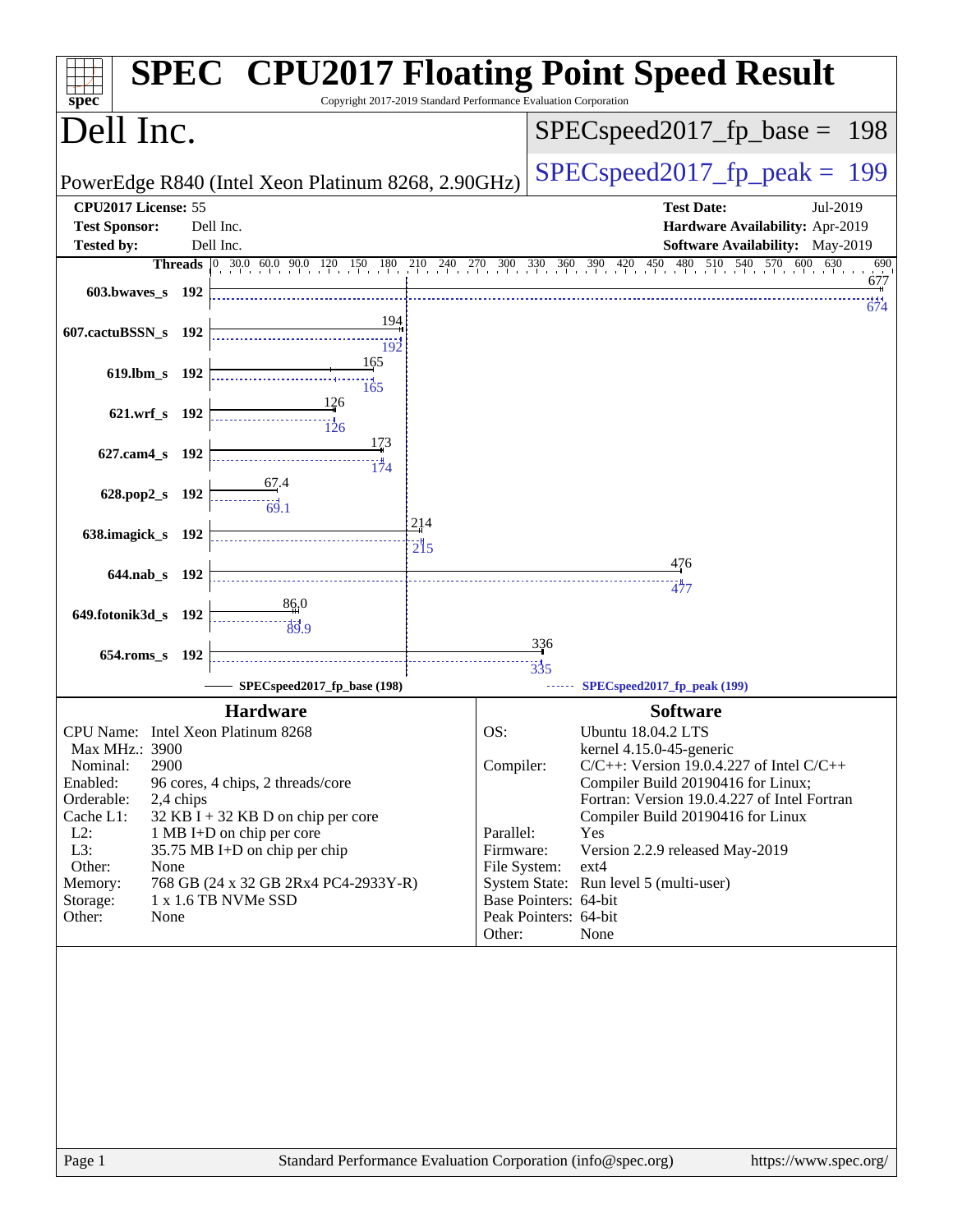| $spec^*$                                                                                                                                                                                                                                                                                                                                                                                                                                                                                                                                                                                                                                                                                                                                                                                                                                                                                                                                                                                                            |                             |                |             |             |            |                      |             | <b>SPEC CPU2017 Floating Point Speed Result</b><br>Copyright 2017-2019 Standard Performance Evaluation Corporation |                    |              |                   |              |                                        |              |
|---------------------------------------------------------------------------------------------------------------------------------------------------------------------------------------------------------------------------------------------------------------------------------------------------------------------------------------------------------------------------------------------------------------------------------------------------------------------------------------------------------------------------------------------------------------------------------------------------------------------------------------------------------------------------------------------------------------------------------------------------------------------------------------------------------------------------------------------------------------------------------------------------------------------------------------------------------------------------------------------------------------------|-----------------------------|----------------|-------------|-------------|------------|----------------------|-------------|--------------------------------------------------------------------------------------------------------------------|--------------------|--------------|-------------------|--------------|----------------------------------------|--------------|
| Dell Inc.                                                                                                                                                                                                                                                                                                                                                                                                                                                                                                                                                                                                                                                                                                                                                                                                                                                                                                                                                                                                           |                             |                |             |             |            |                      |             | $SPEC speed2017_fp\_base = 198$                                                                                    |                    |              |                   |              |                                        |              |
| PowerEdge R840 (Intel Xeon Platinum 8268, 2.90GHz)                                                                                                                                                                                                                                                                                                                                                                                                                                                                                                                                                                                                                                                                                                                                                                                                                                                                                                                                                                  |                             |                |             |             |            |                      |             | $SPEC speed2017_fp\_peak = 199$                                                                                    |                    |              |                   |              |                                        |              |
| CPU2017 License: 55                                                                                                                                                                                                                                                                                                                                                                                                                                                                                                                                                                                                                                                                                                                                                                                                                                                                                                                                                                                                 |                             |                |             |             |            |                      |             |                                                                                                                    |                    |              | <b>Test Date:</b> |              | Jul-2019                               |              |
| <b>Test Sponsor:</b>                                                                                                                                                                                                                                                                                                                                                                                                                                                                                                                                                                                                                                                                                                                                                                                                                                                                                                                                                                                                | Dell Inc.                   |                |             |             |            |                      |             |                                                                                                                    |                    |              |                   |              | Hardware Availability: Apr-2019        |              |
| <b>Tested by:</b>                                                                                                                                                                                                                                                                                                                                                                                                                                                                                                                                                                                                                                                                                                                                                                                                                                                                                                                                                                                                   | Dell Inc.                   |                |             |             |            |                      |             |                                                                                                                    |                    |              |                   |              | <b>Software Availability:</b> May-2019 |              |
|                                                                                                                                                                                                                                                                                                                                                                                                                                                                                                                                                                                                                                                                                                                                                                                                                                                                                                                                                                                                                     |                             |                |             |             |            | <b>Results Table</b> |             |                                                                                                                    |                    |              |                   |              |                                        |              |
|                                                                                                                                                                                                                                                                                                                                                                                                                                                                                                                                                                                                                                                                                                                                                                                                                                                                                                                                                                                                                     |                             |                |             | <b>Base</b> |            |                      |             |                                                                                                                    |                    |              | <b>Peak</b>       |              |                                        |              |
| <b>Benchmark</b>                                                                                                                                                                                                                                                                                                                                                                                                                                                                                                                                                                                                                                                                                                                                                                                                                                                                                                                                                                                                    | Threads                     | <b>Seconds</b> | Ratio       | Seconds     | Ratio      | <b>Seconds</b>       | Ratio       | <b>Threads</b>                                                                                                     | <b>Seconds</b>     | <b>Ratio</b> | <b>Seconds</b>    | <b>Ratio</b> | <b>Seconds</b>                         | <b>Ratio</b> |
| 603.bwaves_s                                                                                                                                                                                                                                                                                                                                                                                                                                                                                                                                                                                                                                                                                                                                                                                                                                                                                                                                                                                                        | 192                         | 87.1           | 677         | 86.8        | 679        | 87.1                 | 677         | 192                                                                                                                | 87.5               | 674          | 86.8              | 680          | 88.2                                   | 669          |
| 607.cactuBSSN_s                                                                                                                                                                                                                                                                                                                                                                                                                                                                                                                                                                                                                                                                                                                                                                                                                                                                                                                                                                                                     | 192                         | 87.2           | 191         | 85.7        | 195        | 85.9                 | 194         | 192                                                                                                                | 86.8               | 192          | 86.2              | 193          | 86.7                                   | <b>192</b>   |
| 619.lbm_s                                                                                                                                                                                                                                                                                                                                                                                                                                                                                                                                                                                                                                                                                                                                                                                                                                                                                                                                                                                                           | 192                         | 31.8           | 165         | 43.0        | 122        | 31.8                 | 165         | 192                                                                                                                | <b>31.8</b>        | <b>165</b>   | 31.8              | 165          | 41.4                                   | 126          |
| $621.wrf$ s                                                                                                                                                                                                                                                                                                                                                                                                                                                                                                                                                                                                                                                                                                                                                                                                                                                                                                                                                                                                         | 192                         | 105            | 126         | 106         | 125        | 105                  | 126         | 192                                                                                                                | <b>105</b>         | <b>126</b>   | 105               | 126          | 106                                    | 125          |
| $627$ .cam $4$ <sub>s</sub>                                                                                                                                                                                                                                                                                                                                                                                                                                                                                                                                                                                                                                                                                                                                                                                                                                                                                                                                                                                         | 192                         | 51.3           | 173         | 50.6        | 175        | 51.3                 | 173         | 192                                                                                                                | 51.2               | 173          | 50.7              | 175          | 51.1                                   | 174          |
| 628.pop2_s                                                                                                                                                                                                                                                                                                                                                                                                                                                                                                                                                                                                                                                                                                                                                                                                                                                                                                                                                                                                          | 192                         | 175            | 67.8        | 176         | 67.3       | 176                  | 67.4        | 192                                                                                                                | 172                | 69.0         | 172               | 69.2         | 172                                    | 69.1         |
| 638.imagick_s                                                                                                                                                                                                                                                                                                                                                                                                                                                                                                                                                                                                                                                                                                                                                                                                                                                                                                                                                                                                       | 192                         | 67.4           | 214         | 68.4        | 211<br>476 | 67.5                 | 214         | 192                                                                                                                | 67.6               | 213          | 67.0              | 215          | 66.8                                   | 216          |
| $644.nab$ <sub>s</sub>                                                                                                                                                                                                                                                                                                                                                                                                                                                                                                                                                                                                                                                                                                                                                                                                                                                                                                                                                                                              | 192<br>192                  | 36.7           | 476<br>86.0 | 36.7<br>102 | 89.1       | 36.7<br>109          | 477<br>83.3 | 192<br>192                                                                                                         | 36.6               | 477<br>89.9  | 36.8<br>111       | 475<br>82.2  | <b>36.6</b><br>100                     | 477<br>90.9  |
| 649.fotonik3d_s<br>$654$ .roms_s                                                                                                                                                                                                                                                                                                                                                                                                                                                                                                                                                                                                                                                                                                                                                                                                                                                                                                                                                                                    | 192                         | 106<br>47.0    | 335         | 46.8        | 337        | 46.8                 | 336         | 192                                                                                                                | <b>101</b><br>47.1 | 334          | 47.0              | <b>335</b>   | 46.9                                   | 335          |
|                                                                                                                                                                                                                                                                                                                                                                                                                                                                                                                                                                                                                                                                                                                                                                                                                                                                                                                                                                                                                     | $SPEC speed2017_fp\_base =$ |                | 198         |             |            |                      |             |                                                                                                                    |                    |              |                   |              |                                        |              |
|                                                                                                                                                                                                                                                                                                                                                                                                                                                                                                                                                                                                                                                                                                                                                                                                                                                                                                                                                                                                                     | $SPEC speed2017_fp_peak =$  |                | 199         |             |            |                      |             |                                                                                                                    |                    |              |                   |              |                                        |              |
|                                                                                                                                                                                                                                                                                                                                                                                                                                                                                                                                                                                                                                                                                                                                                                                                                                                                                                                                                                                                                     |                             |                |             |             |            |                      |             | Results appear in the order in which they were run. Bold underlined text indicates a median measurement.           |                    |              |                   |              |                                        |              |
|                                                                                                                                                                                                                                                                                                                                                                                                                                                                                                                                                                                                                                                                                                                                                                                                                                                                                                                                                                                                                     |                             |                |             |             |            |                      |             |                                                                                                                    |                    |              |                   |              |                                        |              |
| <b>General Notes</b><br>Environment variables set by runcpu before the start of the run:<br>KMP_AFFINITY = "granularity=fine, compact"<br>LD_LIBRARY_PATH = "/home/cpu2017/lib/intel64"<br>OMP_STACKSIZE = "192M"<br>Binaries compiled on a system with 1x Intel Core i9-7900X CPU + 32GB RAM<br>memory using Redhat Enterprise Linux 7.5<br>NA: The test sponsor attests, as of date of publication, that CVE-2017-5754 (Meltdown)<br>is mitigated in the system as tested and documented.<br>Yes: The test sponsor attests, as of date of publication, that CVE-2017-5753 (Spectre variant 1)<br>is mitigated in the system as tested and documented.<br>Yes: The test sponsor attests, as of date of publication, that CVE-2017-5715 (Spectre variant 2)<br>is mitigated in the system as tested and documented.<br>Transparent Huge Pages enabled by default<br>Prior to runcpu invocation<br>Filesystem page cache synced and cleared with:<br>sync: echo 3> /proc/sys/vm/drop_caches<br><b>Platform Notes</b> |                             |                |             |             |            |                      |             |                                                                                                                    |                    |              |                   |              |                                        |              |
| BIOS settings:<br>ADDDC setting disabled<br>Virtualization Technology disabled<br>DCU Streamer Prefetcher disabled<br>System Profile set to Custom<br>CPU Performance set to Maximum Performance<br>C States set to Autonomous<br>(Continued on next page)                                                                                                                                                                                                                                                                                                                                                                                                                                                                                                                                                                                                                                                                                                                                                          |                             |                |             |             |            |                      |             |                                                                                                                    |                    |              |                   |              |                                        |              |
| Page 2                                                                                                                                                                                                                                                                                                                                                                                                                                                                                                                                                                                                                                                                                                                                                                                                                                                                                                                                                                                                              |                             |                |             |             |            |                      |             | Standard Performance Evaluation Corporation (info@spec.org)                                                        |                    |              |                   |              | https://www.spec.org/                  |              |
|                                                                                                                                                                                                                                                                                                                                                                                                                                                                                                                                                                                                                                                                                                                                                                                                                                                                                                                                                                                                                     |                             |                |             |             |            |                      |             |                                                                                                                    |                    |              |                   |              |                                        |              |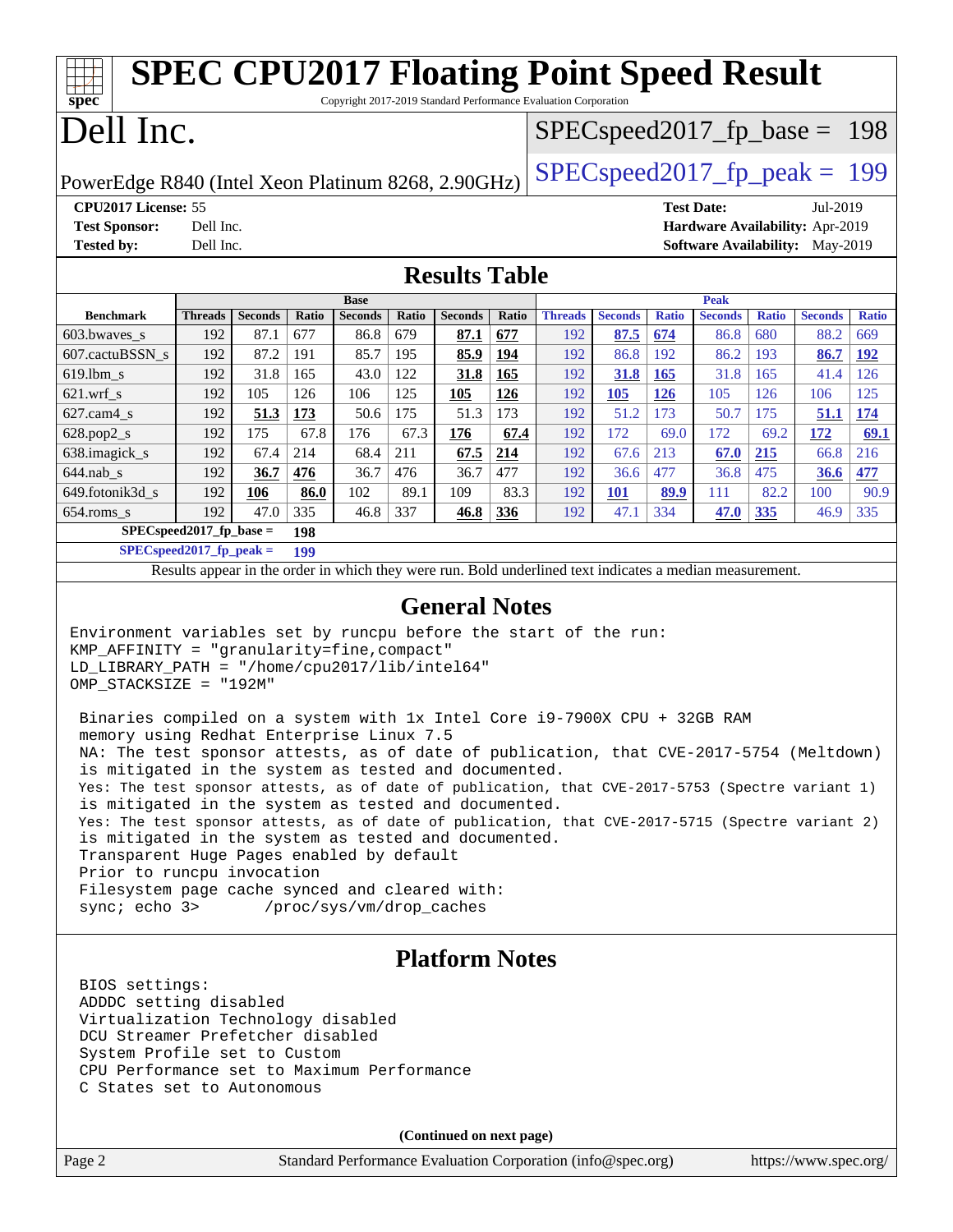| Dell Inc.<br>PowerEdge R840 (Intel Xeon Platinum 8268, 2.90GHz)<br>CPU2017 License: 55<br><b>Test Date:</b><br>Jul-2019<br><b>Test Sponsor:</b><br>Dell Inc.<br>Hardware Availability: Apr-2019<br><b>Tested by:</b><br>Dell Inc.<br><b>Software Availability:</b> May-2019<br><b>Platform Notes (Continued)</b><br>C1E disabled<br>Uncore Frequency set to Dynamic<br>Energy Efficiency Policy set to Performance<br>Memory Patrol Scrub disabled<br>Logical Processor enabled<br>CPU Interconnect Bus Link Power Management disabled<br>PCI ASPM L1 Link Power Management disabled<br>Sysinfo program /home/cpu2017/bin/sysinfo<br>Rev: r5974 of 2018-05-19 9bcde8f2999c33d61f64985e45859ea9<br>running on intel-sut Wed Jul 31 04:00:28 2019<br>SUT (System Under Test) info as seen by some common utilities.<br>For more information on this section, see<br>https://www.spec.org/cpu2017/Docs/config.html#sysinfo<br>From /proc/cpuinfo<br>model name: Intel(R) Xeon(R) Platinum 8268 CPU @ 2.90GHz<br>"physical id"s (chips)<br>4<br>192 "processors"<br>cores, siblings (Caution: counting these is hw and system dependent. The following<br>excerpts from /proc/cpuinfo might not be reliable. Use with caution.)<br>cpu cores : 24<br>siblings : 48<br>physical 0: cores 0 1 2 3 4 5 6 8 9 10 11 12 13 16 17 18 19 20 21 24 26 27 28 29<br>physical 1: cores 0 1 2 3 4 5 6 9 10 11 12 13 16 17 18 19 20 21 24 25 26 27 28 29<br>physical 2: cores 0 1 2 3 4 5 6 8 9 10 11 12 13 16 17 18 19 20 21 25 26 27 28 29<br>physical 3: cores 0 1 2 3 4 5 6 8 9 10 11 12 13 16 17 18 19 20 21 22 25 26 27 29<br>From 1scpu:<br>Architecture:<br>x86_64<br>$32$ -bit, $64$ -bit<br>$CPU$ op-mode(s):<br>Byte Order:<br>Little Endian<br>CPU(s):<br>192<br>On-line CPU(s) list: $0-191$<br>Thread(s) per core:<br>$\overline{2}$<br>$Core(s)$ per socket:<br>24<br>Socket(s):<br>4<br>NUMA node(s):<br>8<br>Vendor ID:<br>GenuineIntel<br>CPU family:<br>6<br>Model:<br>85<br>Model name:<br>Intel(R) Xeon(R) Platinum 8268 CPU @ 2.90GHz<br>Stepping:<br>6<br>1969.149<br>CPU MHz:<br>5800.00<br>BogoMIPS:<br>Virtualization:<br>$VT - x$<br>L1d cache:<br>32K | <b>SPEC CPU2017 Floating Point Speed Result</b><br>Copyright 2017-2019 Standard Performance Evaluation Corporation<br>$spec^*$ |                                 |
|------------------------------------------------------------------------------------------------------------------------------------------------------------------------------------------------------------------------------------------------------------------------------------------------------------------------------------------------------------------------------------------------------------------------------------------------------------------------------------------------------------------------------------------------------------------------------------------------------------------------------------------------------------------------------------------------------------------------------------------------------------------------------------------------------------------------------------------------------------------------------------------------------------------------------------------------------------------------------------------------------------------------------------------------------------------------------------------------------------------------------------------------------------------------------------------------------------------------------------------------------------------------------------------------------------------------------------------------------------------------------------------------------------------------------------------------------------------------------------------------------------------------------------------------------------------------------------------------------------------------------------------------------------------------------------------------------------------------------------------------------------------------------------------------------------------------------------------------------------------------------------------------------------------------------------------------------------------------------------------------------------------------------------------------------------------------------------------------------------------------------------------------------------------|--------------------------------------------------------------------------------------------------------------------------------|---------------------------------|
|                                                                                                                                                                                                                                                                                                                                                                                                                                                                                                                                                                                                                                                                                                                                                                                                                                                                                                                                                                                                                                                                                                                                                                                                                                                                                                                                                                                                                                                                                                                                                                                                                                                                                                                                                                                                                                                                                                                                                                                                                                                                                                                                                                  |                                                                                                                                | $SPEC speed2017_fp\_base = 198$ |
|                                                                                                                                                                                                                                                                                                                                                                                                                                                                                                                                                                                                                                                                                                                                                                                                                                                                                                                                                                                                                                                                                                                                                                                                                                                                                                                                                                                                                                                                                                                                                                                                                                                                                                                                                                                                                                                                                                                                                                                                                                                                                                                                                                  |                                                                                                                                | $SPEC speed2017_fp\_peak = 199$ |
|                                                                                                                                                                                                                                                                                                                                                                                                                                                                                                                                                                                                                                                                                                                                                                                                                                                                                                                                                                                                                                                                                                                                                                                                                                                                                                                                                                                                                                                                                                                                                                                                                                                                                                                                                                                                                                                                                                                                                                                                                                                                                                                                                                  |                                                                                                                                |                                 |
|                                                                                                                                                                                                                                                                                                                                                                                                                                                                                                                                                                                                                                                                                                                                                                                                                                                                                                                                                                                                                                                                                                                                                                                                                                                                                                                                                                                                                                                                                                                                                                                                                                                                                                                                                                                                                                                                                                                                                                                                                                                                                                                                                                  |                                                                                                                                |                                 |
|                                                                                                                                                                                                                                                                                                                                                                                                                                                                                                                                                                                                                                                                                                                                                                                                                                                                                                                                                                                                                                                                                                                                                                                                                                                                                                                                                                                                                                                                                                                                                                                                                                                                                                                                                                                                                                                                                                                                                                                                                                                                                                                                                                  |                                                                                                                                |                                 |
|                                                                                                                                                                                                                                                                                                                                                                                                                                                                                                                                                                                                                                                                                                                                                                                                                                                                                                                                                                                                                                                                                                                                                                                                                                                                                                                                                                                                                                                                                                                                                                                                                                                                                                                                                                                                                                                                                                                                                                                                                                                                                                                                                                  |                                                                                                                                |                                 |
| (Continued on next page)                                                                                                                                                                                                                                                                                                                                                                                                                                                                                                                                                                                                                                                                                                                                                                                                                                                                                                                                                                                                                                                                                                                                                                                                                                                                                                                                                                                                                                                                                                                                                                                                                                                                                                                                                                                                                                                                                                                                                                                                                                                                                                                                         |                                                                                                                                |                                 |
| Page 3<br>Standard Performance Evaluation Corporation (info@spec.org)                                                                                                                                                                                                                                                                                                                                                                                                                                                                                                                                                                                                                                                                                                                                                                                                                                                                                                                                                                                                                                                                                                                                                                                                                                                                                                                                                                                                                                                                                                                                                                                                                                                                                                                                                                                                                                                                                                                                                                                                                                                                                            |                                                                                                                                | https://www.spec.org/           |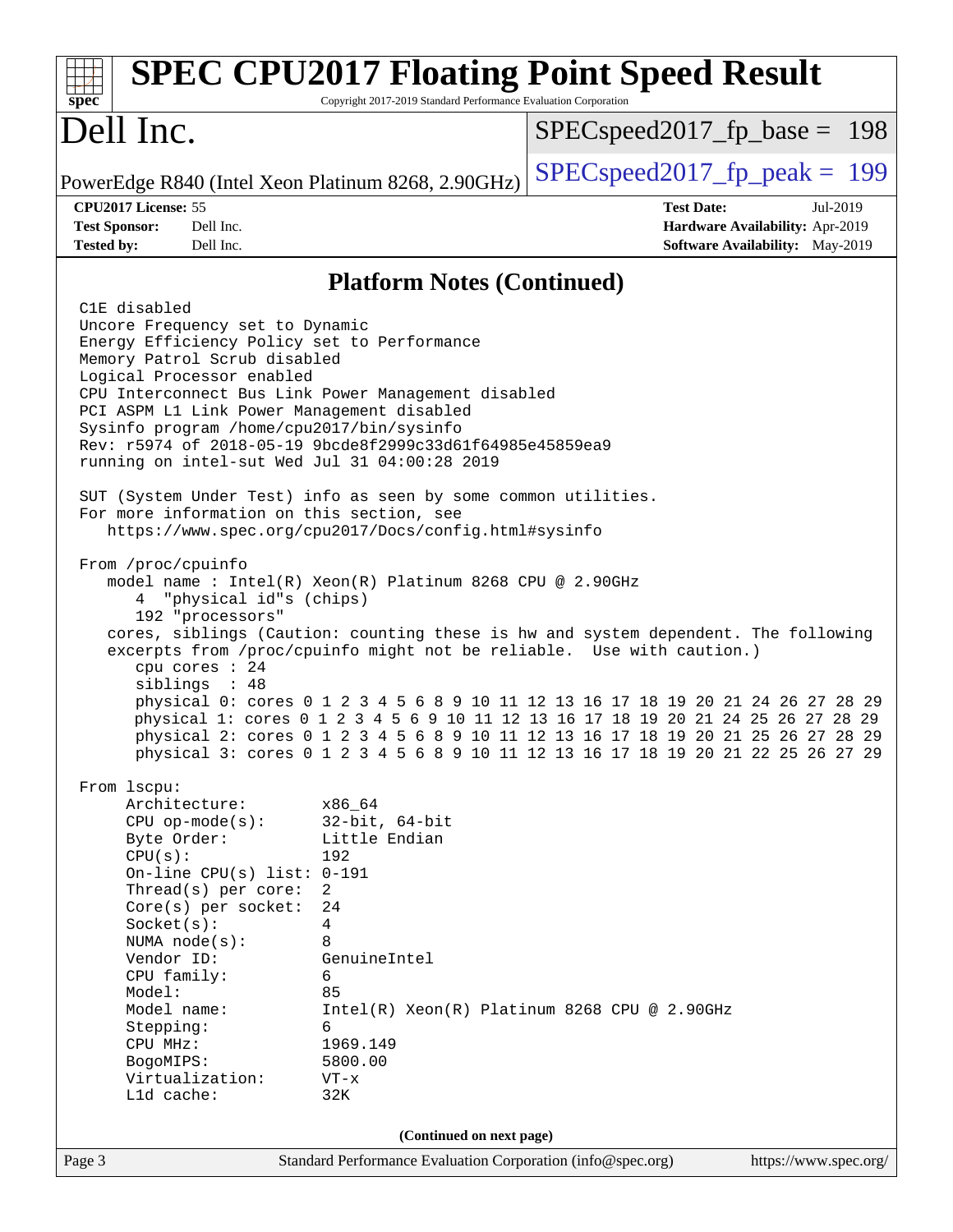| <b>SPEC CPU2017 Floating Point Speed Result</b><br>Copyright 2017-2019 Standard Performance Evaluation Corporation<br>$spec^*$                                      |                                                               |
|---------------------------------------------------------------------------------------------------------------------------------------------------------------------|---------------------------------------------------------------|
| Dell Inc.                                                                                                                                                           | $SPEC speed2017_fp\_base = 198$                               |
| PowerEdge R840 (Intel Xeon Platinum 8268, 2.90GHz)                                                                                                                  | $SPEC speed2017fr peak = 199$                                 |
| CPU2017 License: 55                                                                                                                                                 | <b>Test Date:</b><br>Jul-2019                                 |
| <b>Test Sponsor:</b><br>Dell Inc.                                                                                                                                   | Hardware Availability: Apr-2019                               |
| <b>Tested by:</b><br>Dell Inc.                                                                                                                                      | <b>Software Availability:</b> May-2019                        |
| <b>Platform Notes (Continued)</b>                                                                                                                                   |                                                               |
| Lli cache:                                                                                                                                                          |                                                               |
| 32K<br>L2 cache:<br>1024K                                                                                                                                           |                                                               |
| L3 cache:<br>36608K                                                                                                                                                 |                                                               |
| NUMA node0 CPU(s):                                                                                                                                                  |                                                               |
| 0,8,16,24,32,40,48,56,64,72,80,88,96,104,112,120,128,136,144,152,160,168,176,184<br>NUMA nodel CPU(s):                                                              |                                                               |
| 1, 9, 17, 25, 33, 41, 49, 57, 65, 73, 81, 89, 97, 105, 113, 121, 129, 137, 145, 153, 161, 169, 177, 185                                                             |                                                               |
| NUMA node2 CPU(s):                                                                                                                                                  |                                                               |
| 2, 10, 18, 26, 34, 42, 50, 58, 66, 74, 82, 90, 98, 106, 114, 122, 130, 138, 146, 154, 162, 170, 178, 186                                                            |                                                               |
| NUMA node3 CPU(s):<br>3, 11, 19, 27, 35, 43, 51, 59, 67, 75, 83, 91, 99, 107, 115, 123, 131, 139, 147, 155, 163, 171, 179, 187                                      |                                                               |
| NUMA node4 CPU(s):                                                                                                                                                  |                                                               |
| 4, 12, 20, 28, 36, 44, 52, 60, 68, 76, 84, 92, 100, 108, 116, 124, 132, 140, 148, 156, 164, 172, 180, 188                                                           |                                                               |
| NUMA node5 CPU(s):<br>5, 13, 21, 29, 37, 45, 53, 61, 69, 77, 85, 93, 101, 109, 117, 125, 133, 141, 149, 157, 165, 173, 181, 189                                     |                                                               |
| NUMA node6 CPU(s):                                                                                                                                                  |                                                               |
| 6, 14, 22, 30, 38, 46, 54, 62, 70, 78, 86, 94, 102, 110, 118, 126, 134, 142, 150, 158, 166, 174, 182, 190                                                           |                                                               |
| NUMA node7 CPU(s):                                                                                                                                                  |                                                               |
| 7, 15, 23, 31, 39, 47, 55, 63, 71, 79, 87, 95, 103, 111, 119, 127, 135, 143, 151, 159, 167, 175, 183, 191<br>Flags:                                                 | fpu vme de pse tsc msr pae mce cx8 apic sep mtrr pge mca cmov |
| pat pse36 clflush dts acpi mmx fxsr sse sse2 ss ht tm pbe syscall nx pdpelgb rdtscp                                                                                 |                                                               |
| lm constant_tsc art arch_perfmon pebs bts rep_good nopl xtopology nonstop_tsc cpuid                                                                                 |                                                               |
| aperfmperf pni pclmulqdq dtes64 monitor ds_cpl vmx smx est tm2 ssse3 sdbg fma cx16                                                                                  |                                                               |
| xtpr pdcm pcid dca sse4_1 sse4_2 x2apic movbe popcnt aes xsave avx f16c rdrand<br>lahf_lm abm 3dnowprefetch cpuid_fault epb cat_13 cdp_13 invpcid_single intel_ppin |                                                               |
| ssbd mba ibrs ibpb stibp ibrs_enhanced tpr_shadow vnmi flexpriority ept vpid                                                                                        |                                                               |
| fsgsbase tsc_adjust bmil hle avx2 smep bmi2 erms invpcid rtm cqm mpx rdt_a avx512f                                                                                  |                                                               |
| avx512dq rdseed adx smap clflushopt clwb intel_pt avx512cd avx512bw avx512vl<br>xsaveopt xsavec xgetbvl xsaves cqm_llc cqm_occup_llc cqm_mbm_total cqm_mbm_local    |                                                               |
| dtherm ida arat pln pts pku ospke avx512_vnni flush_lld arch_capabilities                                                                                           |                                                               |
|                                                                                                                                                                     |                                                               |
| /proc/cpuinfo cache data                                                                                                                                            |                                                               |
| cache size : 36608 KB                                                                                                                                               |                                                               |
| From numactl --hardware WARNING: a numactl 'node' might or might not correspond to a                                                                                |                                                               |
| physical chip.                                                                                                                                                      |                                                               |
| $available: 8 nodes (0-7)$<br>node 0 cpus: 0 8 16 24 32 40 48 56 64 72 80 88 96 104 112 120 128 136 144 152 160 168                                                 |                                                               |
| 176 184                                                                                                                                                             |                                                               |
| node 0 size: 95124 MB                                                                                                                                               |                                                               |
| node 0 free: 91443 MB                                                                                                                                               |                                                               |
| node 1 cpus: 1 9 17 25 33 41 49 57 65 73 81 89 97 105 113 121 129 137 145 153 161 169<br>177 185                                                                    |                                                               |
| node 1 size: 96763 MB                                                                                                                                               |                                                               |
| node 1 free: 95794 MB                                                                                                                                               |                                                               |
| node 2 cpus: 2 10 18 26 34 42 50 58 66 74 82 90 98 106 114 122 130 138 146 154 162 170                                                                              |                                                               |
| 178 186                                                                                                                                                             |                                                               |
|                                                                                                                                                                     |                                                               |

**(Continued on next page)**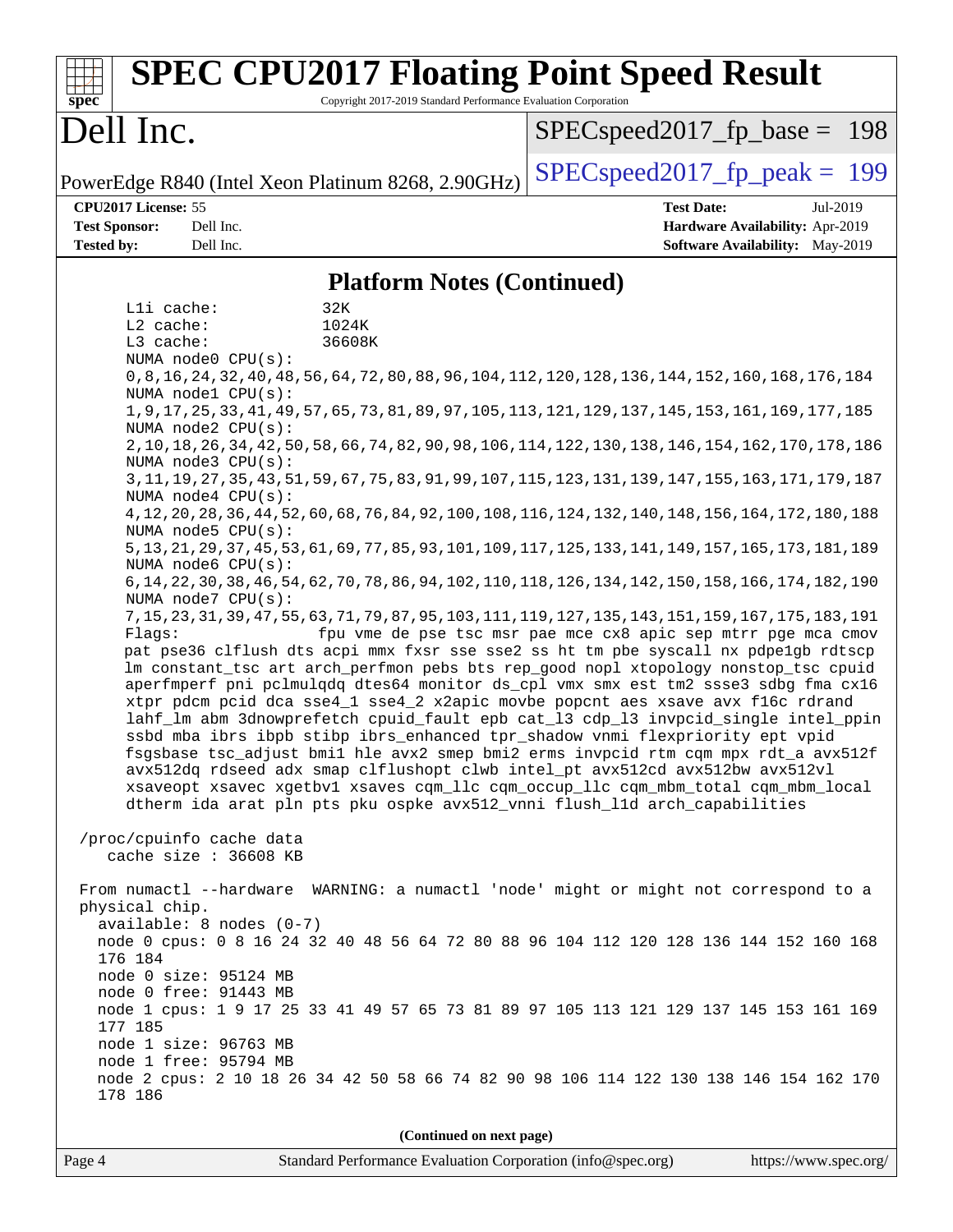| <b>SPEC CPU2017 Floating Point Speed Result</b><br>Copyright 2017-2019 Standard Performance Evaluation Corporation<br>spec <sup>®</sup>                                                                               |                                                                                                            |
|-----------------------------------------------------------------------------------------------------------------------------------------------------------------------------------------------------------------------|------------------------------------------------------------------------------------------------------------|
| Dell Inc.                                                                                                                                                                                                             | $SPEC speed2017_f p\_base = 198$                                                                           |
| PowerEdge R840 (Intel Xeon Platinum 8268, 2.90GHz)                                                                                                                                                                    | $SPEC speed2017_fp\_peak = 199$                                                                            |
| CPU2017 License: 55<br><b>Test Sponsor:</b><br>Dell Inc.<br>Dell Inc.<br><b>Tested by:</b>                                                                                                                            | <b>Test Date:</b><br>Jul-2019<br>Hardware Availability: Apr-2019<br><b>Software Availability:</b> May-2019 |
| <b>Platform Notes (Continued)</b>                                                                                                                                                                                     |                                                                                                            |
| node 2 size: 96763 MB                                                                                                                                                                                                 |                                                                                                            |
| node 2 free: 95698 MB<br>node 3 cpus: 3 11 19 27 35 43 51 59 67 75 83 91 99 107 115 123 131 139 147 155 163 171<br>179 187<br>node 3 size: 96763 MB                                                                   |                                                                                                            |
| node 3 free: 95629 MB<br>node 4 cpus: 4 12 20 28 36 44 52 60 68 76 84 92 100 108 116 124 132 140 148 156 164 172<br>180 188                                                                                           |                                                                                                            |
| node 4 size: 96763 MB<br>node 4 free: 96046 MB<br>node 5 cpus: 5 13 21 29 37 45 53 61 69 77 85 93 101 109 117 125 133 141 149 157 165 173<br>181 189                                                                  |                                                                                                            |
| node 5 size: 96763 MB<br>node 5 free: 95866 MB<br>node 6 cpus: 6 14 22 30 38 46 54 62 70 78 86 94 102 110 118 126 134 142 150 158 166 174<br>182 190                                                                  |                                                                                                            |
| node 6 size: 96763 MB<br>node 6 free: 95393 MB<br>node 7 cpus: 7 15 23 31 39 47 55 63 71 79 87 95 103 111 119 127 135 143 151 159 167 175<br>183 191                                                                  |                                                                                                            |
| node 7 size: 96761 MB<br>node 7 free: 96063 MB<br>node distances:<br>$\mathbf{1}$<br>2<br>node<br>0<br>3<br>4 5<br>7<br>6                                                                                             |                                                                                                            |
| 0:<br>10<br>21<br>21<br>21<br>11<br>21<br>21<br>21<br>21<br>21<br>21<br>10<br>21<br>11<br>21<br>21<br>1:<br>21  21<br>10 21<br>21<br>21<br>2:<br>11<br>21<br>3:<br>21<br>21<br>21<br>21<br>10<br>21<br>21<br>11       |                                                                                                            |
| 4:<br>11<br>21<br>21<br>21<br>10<br>21<br>21<br>21<br>5 :<br>21<br>11<br>21<br>21<br>21<br>10<br>21<br>21<br>6:<br>21<br>21<br>11<br>21<br>21<br>21<br>10<br>21<br>7:<br>21<br>10<br>21<br>21<br>11<br>21<br>21<br>21 |                                                                                                            |
| From /proc/meminfo<br>MemTotal:<br>791006940 kB<br>HugePages_Total:<br>0                                                                                                                                              |                                                                                                            |
| Hugepagesize:<br>2048 kB                                                                                                                                                                                              |                                                                                                            |
| /usr/bin/lsb_release -d<br>Ubuntu 18.04.2 LTS                                                                                                                                                                         |                                                                                                            |
| From /etc/*release* /etc/*version*<br>debian_version: buster/sid<br>os-release:                                                                                                                                       |                                                                                                            |
| NAME="Ubuntu"<br>VERSION="18.04.2 LTS (Bionic Beaver)"<br>ID=ubuntu                                                                                                                                                   |                                                                                                            |
|                                                                                                                                                                                                                       |                                                                                                            |
| (Continued on next page)<br>Standard Performance Evaluation Corporation (info@spec.org)<br>Page 5                                                                                                                     | https://www.spec.org/                                                                                      |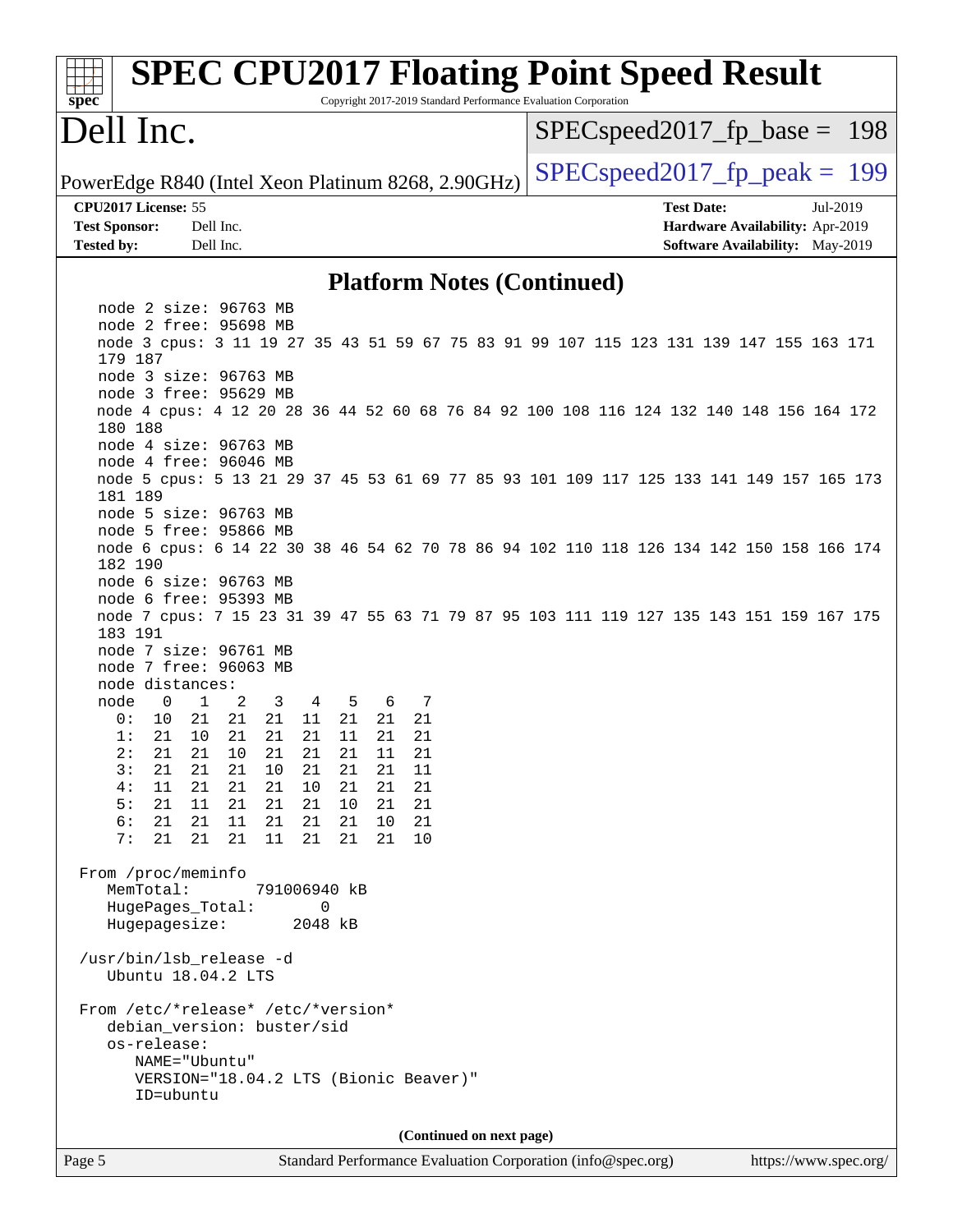| <b>SPEC CPU2017 Floating Point Speed Result</b><br>Copyright 2017-2019 Standard Performance Evaluation Corporation<br>spec <sup>®</sup>                                                                                                                                                                                                                                           |                                                                                                            |
|-----------------------------------------------------------------------------------------------------------------------------------------------------------------------------------------------------------------------------------------------------------------------------------------------------------------------------------------------------------------------------------|------------------------------------------------------------------------------------------------------------|
| Dell Inc.                                                                                                                                                                                                                                                                                                                                                                         | $SPEC speed2017_fp\_base = 198$                                                                            |
| PowerEdge R840 (Intel Xeon Platinum 8268, 2.90GHz)                                                                                                                                                                                                                                                                                                                                | $SPEC speed2017_fp\_peak = 199$                                                                            |
| CPU2017 License: 55<br><b>Test Sponsor:</b><br>Dell Inc.<br><b>Tested by:</b><br>Dell Inc.                                                                                                                                                                                                                                                                                        | <b>Test Date:</b><br>Jul-2019<br>Hardware Availability: Apr-2019<br><b>Software Availability:</b> May-2019 |
| <b>Platform Notes (Continued)</b>                                                                                                                                                                                                                                                                                                                                                 |                                                                                                            |
| ID_LIKE=debian<br>PRETTY_NAME="Ubuntu 18.04.2 LTS"<br>VERSION_ID="18.04"<br>HOME_URL="https://www.ubuntu.com/"<br>SUPPORT_URL="https://help.ubuntu.com/"<br>uname $-a$ :                                                                                                                                                                                                          |                                                                                                            |
| Linux intel-sut 4.15.0-45-generic #48-Ubuntu SMP Tue Jan 29 16:28:13 UTC 2019 x86_64<br>x86_64 x86_64 GNU/Linux                                                                                                                                                                                                                                                                   |                                                                                                            |
| Kernel self-reported vulnerability status:                                                                                                                                                                                                                                                                                                                                        |                                                                                                            |
| CVE-2017-5754 (Meltdown):<br>Not affected<br>CVE-2017-5753 (Spectre variant 1): Mitigation: __user pointer sanitization<br>CVE-2017-5715 (Spectre variant 2): Mitigation: Enhanced IBRS, IBPB                                                                                                                                                                                     |                                                                                                            |
| run-level 5 Jul 30 03:33                                                                                                                                                                                                                                                                                                                                                          |                                                                                                            |
| SPEC is set to: /home/cpu2017<br>Type Size Used Avail Use% Mounted on<br>Filesystem<br>/dev/sda2<br>ext4 439G<br>43G 374G 11% /                                                                                                                                                                                                                                                   |                                                                                                            |
| Additional information from dmidecode follows. WARNING: Use caution when you interpret<br>this section. The 'dmidecode' program reads system data which is "intended to allow<br>hardware to be accurately determined", but the intent may not be met, as there are<br>frequent changes to hardware, firmware, and the "DMTF SMBIOS" standard.<br>BIOS Dell Inc. 2.2.9 05/08/2019 |                                                                                                            |
| Memory:<br>24x 00AD00B300AD HMA84GR7CJR4N-WM 32 GB 2 rank 2933<br>24x Not Specified Not Specified                                                                                                                                                                                                                                                                                 |                                                                                                            |
| (End of data from sysinfo program)                                                                                                                                                                                                                                                                                                                                                |                                                                                                            |
| <b>Compiler Version Notes</b>                                                                                                                                                                                                                                                                                                                                                     |                                                                                                            |
| CC 619.1bm_s(base, peak) 638.imagick_s(base, peak) 644.nab_s(base, peak)                                                                                                                                                                                                                                                                                                          |                                                                                                            |
| Intel(R) C Intel(R) 64 Compiler for applications running on Intel(R) 64,<br>Version 19.0.4.227 Build 20190416<br>Copyright (C) 1985-2019 Intel Corporation. All rights reserved.                                                                                                                                                                                                  |                                                                                                            |
| FC 607.cactuBSSN_s(base, peak)                                                                                                                                                                                                                                                                                                                                                    |                                                                                                            |
| (Continued on next page)                                                                                                                                                                                                                                                                                                                                                          |                                                                                                            |
| Standard Performance Evaluation Corporation (info@spec.org)<br>Page 6                                                                                                                                                                                                                                                                                                             | https://www.spec.org/                                                                                      |
|                                                                                                                                                                                                                                                                                                                                                                                   |                                                                                                            |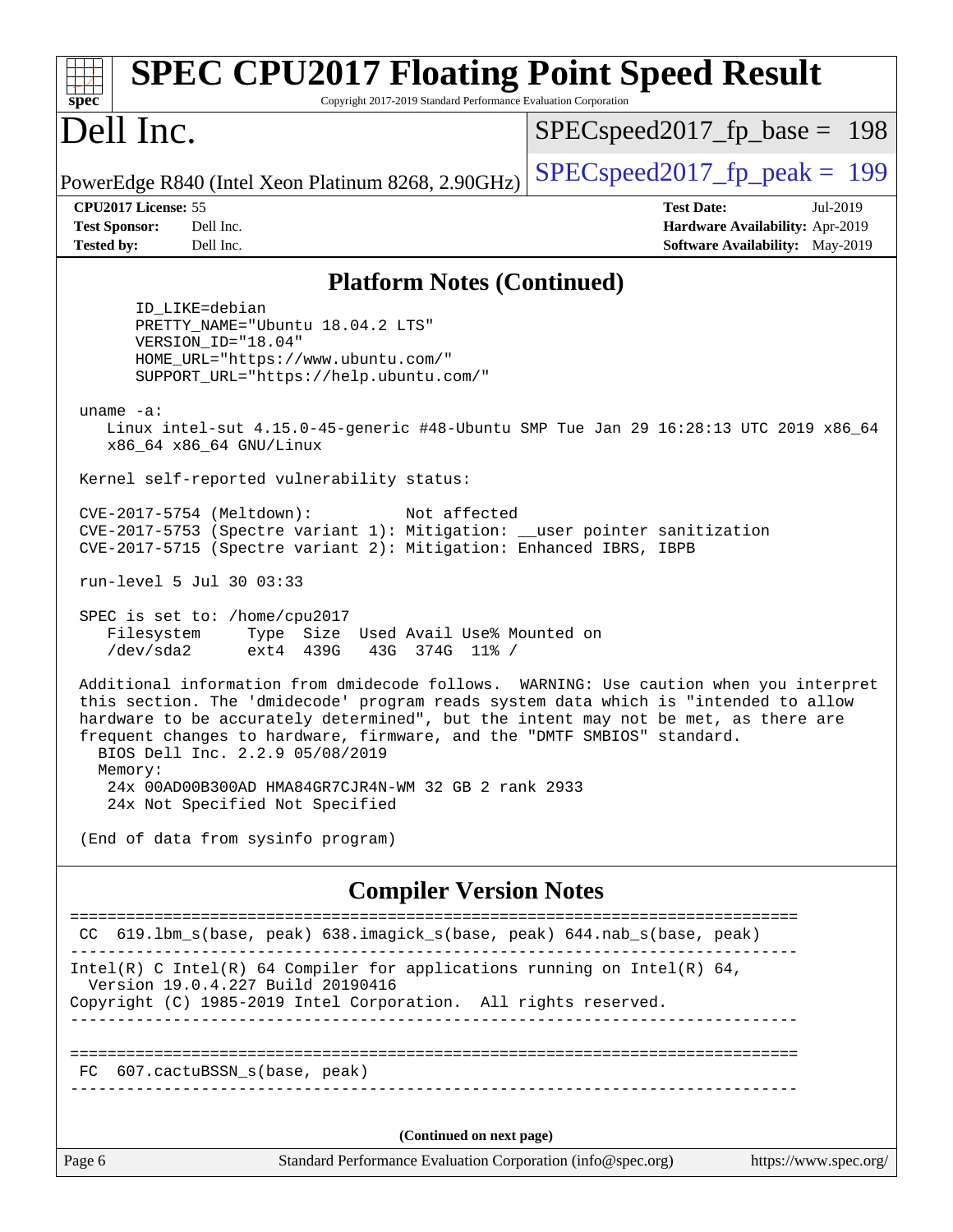| s<br>nec |  |  |  |  |  |
|----------|--|--|--|--|--|

# **[SPEC CPU2017 Floating Point Speed Result](http://www.spec.org/auto/cpu2017/Docs/result-fields.html#SPECCPU2017FloatingPointSpeedResult)**

Copyright 2017-2019 Standard Performance Evaluation Corporation

## Dell Inc.

[SPECspeed2017\\_fp\\_base =](http://www.spec.org/auto/cpu2017/Docs/result-fields.html#SPECspeed2017fpbase) 198

PowerEdge R840 (Intel Xeon Platinum 8268, 2.90GHz)  $\left|$  [SPECspeed2017\\_fp\\_peak =](http://www.spec.org/auto/cpu2017/Docs/result-fields.html#SPECspeed2017fppeak) 199

**[CPU2017 License:](http://www.spec.org/auto/cpu2017/Docs/result-fields.html#CPU2017License)** 55 **[Test Date:](http://www.spec.org/auto/cpu2017/Docs/result-fields.html#TestDate)** Jul-2019 **[Test Sponsor:](http://www.spec.org/auto/cpu2017/Docs/result-fields.html#TestSponsor)** Dell Inc. **[Hardware Availability:](http://www.spec.org/auto/cpu2017/Docs/result-fields.html#HardwareAvailability)** Apr-2019 **[Tested by:](http://www.spec.org/auto/cpu2017/Docs/result-fields.html#Testedby)** Dell Inc. **[Software Availability:](http://www.spec.org/auto/cpu2017/Docs/result-fields.html#SoftwareAvailability)** May-2019

#### **[Compiler Version Notes \(Continued\)](http://www.spec.org/auto/cpu2017/Docs/result-fields.html#CompilerVersionNotes)**

| Standard Performance Evaluation Corporation (info@spec.org)<br>Page 7                                                                                                                                                                                                                                                                                                        | https://www.spec.org/ |
|------------------------------------------------------------------------------------------------------------------------------------------------------------------------------------------------------------------------------------------------------------------------------------------------------------------------------------------------------------------------------|-----------------------|
| (Continued on next page)                                                                                                                                                                                                                                                                                                                                                     |                       |
| $Intel(R)$ Fortran Intel(R) 64 Compiler for applications running on Intel(R)<br>64, Version 19.0.4.227 Build 20190416<br>Copyright (C) 1985-2019 Intel Corporation. All rights reserved.<br>Intel(R) C Intel(R) 64 Compiler for applications running on Intel(R) 64,<br>Version 19.0.4.227 Build 20190416<br>Copyright (C) 1985-2019 Intel Corporation. All rights reserved. |                       |
| $CC$ 621.wrf_s(peak) 628.pop2_s(peak)                                                                                                                                                                                                                                                                                                                                        |                       |
|                                                                                                                                                                                                                                                                                                                                                                              |                       |
| 64, Version 19.0.4.227 Build 20190416<br>Copyright (C) 1985-2019 Intel Corporation. All rights reserved.<br>Intel(R) C Intel(R) 64 Compiler for applications running on Intel(R) 64,<br>Version 19.0.4.227 Build 20190416<br>Copyright (C) 1985-2019 Intel Corporation. All rights reserved.                                                                                 |                       |
| $Intel(R)$ Fortran Intel(R) 64 Compiler for applications running on Intel(R)                                                                                                                                                                                                                                                                                                 |                       |
| $CC$ 621.wrf_s(base) 627.cam4_s(base, peak) 628.pop2_s(base)                                                                                                                                                                                                                                                                                                                 |                       |
| $Intel(R)$ Fortran Intel(R) 64 Compiler for applications running on Intel(R)<br>64, Version 19.0.4.227 Build 20190416<br>Copyright (C) 1985-2019 Intel Corporation. All rights reserved.                                                                                                                                                                                     |                       |
| 603.bwaves_s(peak) 649.fotonik3d_s(peak)<br>FC                                                                                                                                                                                                                                                                                                                               |                       |
| Copyright (C) 1985-2019 Intel Corporation. All rights reserved.                                                                                                                                                                                                                                                                                                              |                       |
| $Intel(R)$ Fortran Intel(R) 64 Compiler for applications running on Intel(R)<br>64, Version 19.0.4.227 Build 20190416                                                                                                                                                                                                                                                        |                       |
| FC 603.bwaves_s(base) 649.fotonik3d_s(base) 654.roms_s(base, peak)                                                                                                                                                                                                                                                                                                           |                       |
| Copyright (C) 1985-2019 Intel Corporation. All rights reserved.                                                                                                                                                                                                                                                                                                              |                       |
| Copyright (C) 1985-2019 Intel Corporation. All rights reserved.<br>$Intel(R)$ Fortran Intel(R) 64 Compiler for applications running on Intel(R)<br>64, Version 19.0.4.227 Build 20190416                                                                                                                                                                                     |                       |
| Copyright (C) 1985-2019 Intel Corporation. All rights reserved.<br>Intel(R) C Intel(R) 64 Compiler for applications running on Intel(R) 64,<br>Version 19.0.4.227 Build 20190416                                                                                                                                                                                             |                       |
| Intel(R) $C++$ Intel(R) 64 Compiler for applications running on Intel(R) 64,<br>Version 19.0.4.227 Build 20190416                                                                                                                                                                                                                                                            |                       |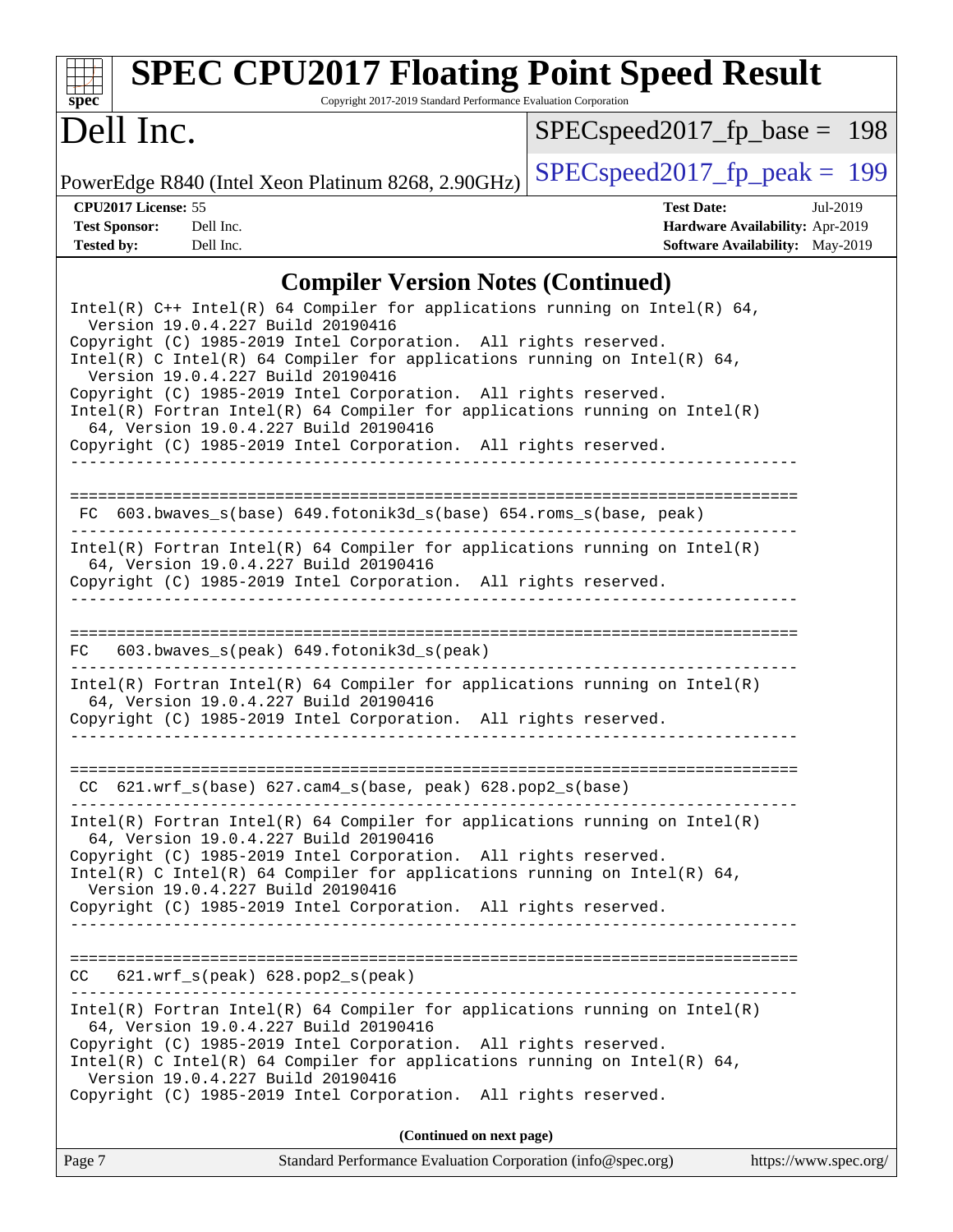| <b>SPEC CPU2017 Floating Point Speed Result</b><br>Copyright 2017-2019 Standard Performance Evaluation Corporation<br>$spec^*$ |                                                    |                                        |          |  |  |  |  |  |
|--------------------------------------------------------------------------------------------------------------------------------|----------------------------------------------------|----------------------------------------|----------|--|--|--|--|--|
| Dell Inc.                                                                                                                      |                                                    | $SPEC speed2017_f p\_base = 198$       |          |  |  |  |  |  |
|                                                                                                                                | PowerEdge R840 (Intel Xeon Platinum 8268, 2.90GHz) | $SPEC speed2017_fp_peak = 199$         |          |  |  |  |  |  |
| <b>CPU2017 License: 55</b>                                                                                                     |                                                    | <b>Test Date:</b>                      | Jul-2019 |  |  |  |  |  |
| <b>Test Sponsor:</b>                                                                                                           | Dell Inc.                                          | Hardware Availability: Apr-2019        |          |  |  |  |  |  |
| <b>Tested by:</b>                                                                                                              | Dell Inc.                                          | <b>Software Availability:</b> May-2019 |          |  |  |  |  |  |
|                                                                                                                                | <b>Compiler Version Notes (Continued)</b>          |                                        |          |  |  |  |  |  |

### **[Base Compiler Invocation](http://www.spec.org/auto/cpu2017/Docs/result-fields.html#BaseCompilerInvocation)**

[C benchmarks](http://www.spec.org/auto/cpu2017/Docs/result-fields.html#Cbenchmarks): [icc -m64 -std=c11](http://www.spec.org/cpu2017/results/res2019q3/cpu2017-20190805-16492.flags.html#user_CCbase_intel_icc_64bit_c11_33ee0cdaae7deeeab2a9725423ba97205ce30f63b9926c2519791662299b76a0318f32ddfffdc46587804de3178b4f9328c46fa7c2b0cd779d7a61945c91cd35)

[Fortran benchmarks](http://www.spec.org/auto/cpu2017/Docs/result-fields.html#Fortranbenchmarks): [ifort -m64](http://www.spec.org/cpu2017/results/res2019q3/cpu2017-20190805-16492.flags.html#user_FCbase_intel_ifort_64bit_24f2bb282fbaeffd6157abe4f878425411749daecae9a33200eee2bee2fe76f3b89351d69a8130dd5949958ce389cf37ff59a95e7a40d588e8d3a57e0c3fd751)

[Benchmarks using both Fortran and C](http://www.spec.org/auto/cpu2017/Docs/result-fields.html#BenchmarksusingbothFortranandC): [ifort -m64](http://www.spec.org/cpu2017/results/res2019q3/cpu2017-20190805-16492.flags.html#user_CC_FCbase_intel_ifort_64bit_24f2bb282fbaeffd6157abe4f878425411749daecae9a33200eee2bee2fe76f3b89351d69a8130dd5949958ce389cf37ff59a95e7a40d588e8d3a57e0c3fd751) [icc -m64 -std=c11](http://www.spec.org/cpu2017/results/res2019q3/cpu2017-20190805-16492.flags.html#user_CC_FCbase_intel_icc_64bit_c11_33ee0cdaae7deeeab2a9725423ba97205ce30f63b9926c2519791662299b76a0318f32ddfffdc46587804de3178b4f9328c46fa7c2b0cd779d7a61945c91cd35)

[Benchmarks using Fortran, C, and C++:](http://www.spec.org/auto/cpu2017/Docs/result-fields.html#BenchmarksusingFortranCandCXX) [icpc -m64](http://www.spec.org/cpu2017/results/res2019q3/cpu2017-20190805-16492.flags.html#user_CC_CXX_FCbase_intel_icpc_64bit_4ecb2543ae3f1412ef961e0650ca070fec7b7afdcd6ed48761b84423119d1bf6bdf5cad15b44d48e7256388bc77273b966e5eb805aefd121eb22e9299b2ec9d9) [icc -m64 -std=c11](http://www.spec.org/cpu2017/results/res2019q3/cpu2017-20190805-16492.flags.html#user_CC_CXX_FCbase_intel_icc_64bit_c11_33ee0cdaae7deeeab2a9725423ba97205ce30f63b9926c2519791662299b76a0318f32ddfffdc46587804de3178b4f9328c46fa7c2b0cd779d7a61945c91cd35) [ifort -m64](http://www.spec.org/cpu2017/results/res2019q3/cpu2017-20190805-16492.flags.html#user_CC_CXX_FCbase_intel_ifort_64bit_24f2bb282fbaeffd6157abe4f878425411749daecae9a33200eee2bee2fe76f3b89351d69a8130dd5949958ce389cf37ff59a95e7a40d588e8d3a57e0c3fd751)

#### **[Base Portability Flags](http://www.spec.org/auto/cpu2017/Docs/result-fields.html#BasePortabilityFlags)**

 603.bwaves\_s: [-DSPEC\\_LP64](http://www.spec.org/cpu2017/results/res2019q3/cpu2017-20190805-16492.flags.html#suite_basePORTABILITY603_bwaves_s_DSPEC_LP64) 607.cactuBSSN\_s: [-DSPEC\\_LP64](http://www.spec.org/cpu2017/results/res2019q3/cpu2017-20190805-16492.flags.html#suite_basePORTABILITY607_cactuBSSN_s_DSPEC_LP64) 619.lbm\_s: [-DSPEC\\_LP64](http://www.spec.org/cpu2017/results/res2019q3/cpu2017-20190805-16492.flags.html#suite_basePORTABILITY619_lbm_s_DSPEC_LP64) 621.wrf\_s: [-DSPEC\\_LP64](http://www.spec.org/cpu2017/results/res2019q3/cpu2017-20190805-16492.flags.html#suite_basePORTABILITY621_wrf_s_DSPEC_LP64) [-DSPEC\\_CASE\\_FLAG](http://www.spec.org/cpu2017/results/res2019q3/cpu2017-20190805-16492.flags.html#b621.wrf_s_baseCPORTABILITY_DSPEC_CASE_FLAG) [-convert big\\_endian](http://www.spec.org/cpu2017/results/res2019q3/cpu2017-20190805-16492.flags.html#user_baseFPORTABILITY621_wrf_s_convert_big_endian_c3194028bc08c63ac5d04de18c48ce6d347e4e562e8892b8bdbdc0214820426deb8554edfa529a3fb25a586e65a3d812c835984020483e7e73212c4d31a38223) 627.cam4\_s: [-DSPEC\\_LP64](http://www.spec.org/cpu2017/results/res2019q3/cpu2017-20190805-16492.flags.html#suite_basePORTABILITY627_cam4_s_DSPEC_LP64) [-DSPEC\\_CASE\\_FLAG](http://www.spec.org/cpu2017/results/res2019q3/cpu2017-20190805-16492.flags.html#b627.cam4_s_baseCPORTABILITY_DSPEC_CASE_FLAG) 628.pop2\_s: [-DSPEC\\_LP64](http://www.spec.org/cpu2017/results/res2019q3/cpu2017-20190805-16492.flags.html#suite_basePORTABILITY628_pop2_s_DSPEC_LP64) [-DSPEC\\_CASE\\_FLAG](http://www.spec.org/cpu2017/results/res2019q3/cpu2017-20190805-16492.flags.html#b628.pop2_s_baseCPORTABILITY_DSPEC_CASE_FLAG) [-convert big\\_endian](http://www.spec.org/cpu2017/results/res2019q3/cpu2017-20190805-16492.flags.html#user_baseFPORTABILITY628_pop2_s_convert_big_endian_c3194028bc08c63ac5d04de18c48ce6d347e4e562e8892b8bdbdc0214820426deb8554edfa529a3fb25a586e65a3d812c835984020483e7e73212c4d31a38223) [-assume byterecl](http://www.spec.org/cpu2017/results/res2019q3/cpu2017-20190805-16492.flags.html#user_baseFPORTABILITY628_pop2_s_assume_byterecl_7e47d18b9513cf18525430bbf0f2177aa9bf368bc7a059c09b2c06a34b53bd3447c950d3f8d6c70e3faf3a05c8557d66a5798b567902e8849adc142926523472) 638.imagick\_s: [-DSPEC\\_LP64](http://www.spec.org/cpu2017/results/res2019q3/cpu2017-20190805-16492.flags.html#suite_basePORTABILITY638_imagick_s_DSPEC_LP64) 644.nab\_s: [-DSPEC\\_LP64](http://www.spec.org/cpu2017/results/res2019q3/cpu2017-20190805-16492.flags.html#suite_basePORTABILITY644_nab_s_DSPEC_LP64) 649.fotonik3d\_s: [-DSPEC\\_LP64](http://www.spec.org/cpu2017/results/res2019q3/cpu2017-20190805-16492.flags.html#suite_basePORTABILITY649_fotonik3d_s_DSPEC_LP64) 654.roms\_s: [-DSPEC\\_LP64](http://www.spec.org/cpu2017/results/res2019q3/cpu2017-20190805-16492.flags.html#suite_basePORTABILITY654_roms_s_DSPEC_LP64)

#### **[Base Optimization Flags](http://www.spec.org/auto/cpu2017/Docs/result-fields.html#BaseOptimizationFlags)**

[C benchmarks](http://www.spec.org/auto/cpu2017/Docs/result-fields.html#Cbenchmarks): [-xCORE-AVX2](http://www.spec.org/cpu2017/results/res2019q3/cpu2017-20190805-16492.flags.html#user_CCbase_f-xCORE-AVX2) [-ipo](http://www.spec.org/cpu2017/results/res2019q3/cpu2017-20190805-16492.flags.html#user_CCbase_f-ipo) [-O3](http://www.spec.org/cpu2017/results/res2019q3/cpu2017-20190805-16492.flags.html#user_CCbase_f-O3) [-no-prec-div](http://www.spec.org/cpu2017/results/res2019q3/cpu2017-20190805-16492.flags.html#user_CCbase_f-no-prec-div) [-qopt-prefetch](http://www.spec.org/cpu2017/results/res2019q3/cpu2017-20190805-16492.flags.html#user_CCbase_f-qopt-prefetch) [-ffinite-math-only](http://www.spec.org/cpu2017/results/res2019q3/cpu2017-20190805-16492.flags.html#user_CCbase_f_finite_math_only_cb91587bd2077682c4b38af759c288ed7c732db004271a9512da14a4f8007909a5f1427ecbf1a0fb78ff2a814402c6114ac565ca162485bbcae155b5e4258871) [-qopt-mem-layout-trans=4](http://www.spec.org/cpu2017/results/res2019q3/cpu2017-20190805-16492.flags.html#user_CCbase_f-qopt-mem-layout-trans_fa39e755916c150a61361b7846f310bcdf6f04e385ef281cadf3647acec3f0ae266d1a1d22d972a7087a248fd4e6ca390a3634700869573d231a252c784941a8) [-qopenmp](http://www.spec.org/cpu2017/results/res2019q3/cpu2017-20190805-16492.flags.html#user_CCbase_qopenmp_16be0c44f24f464004c6784a7acb94aca937f053568ce72f94b139a11c7c168634a55f6653758ddd83bcf7b8463e8028bb0b48b77bcddc6b78d5d95bb1df2967) [-DSPEC\\_OPENMP](http://www.spec.org/cpu2017/results/res2019q3/cpu2017-20190805-16492.flags.html#suite_CCbase_DSPEC_OPENMP)

[Fortran benchmarks](http://www.spec.org/auto/cpu2017/Docs/result-fields.html#Fortranbenchmarks):

|  | -DSPEC OPENMP -xCORE-AVX2 -ipo -03 -no-prec-div -gopt-prefetch |  |  |  |
|--|----------------------------------------------------------------|--|--|--|
|  | -ffinite-math-only -qopt-mem-layout-trans=4 -qopenmp           |  |  |  |
|  | -nostandard-realloc-lhs                                        |  |  |  |

**(Continued on next page)**

Page 8 Standard Performance Evaluation Corporation [\(info@spec.org\)](mailto:info@spec.org) <https://www.spec.org/>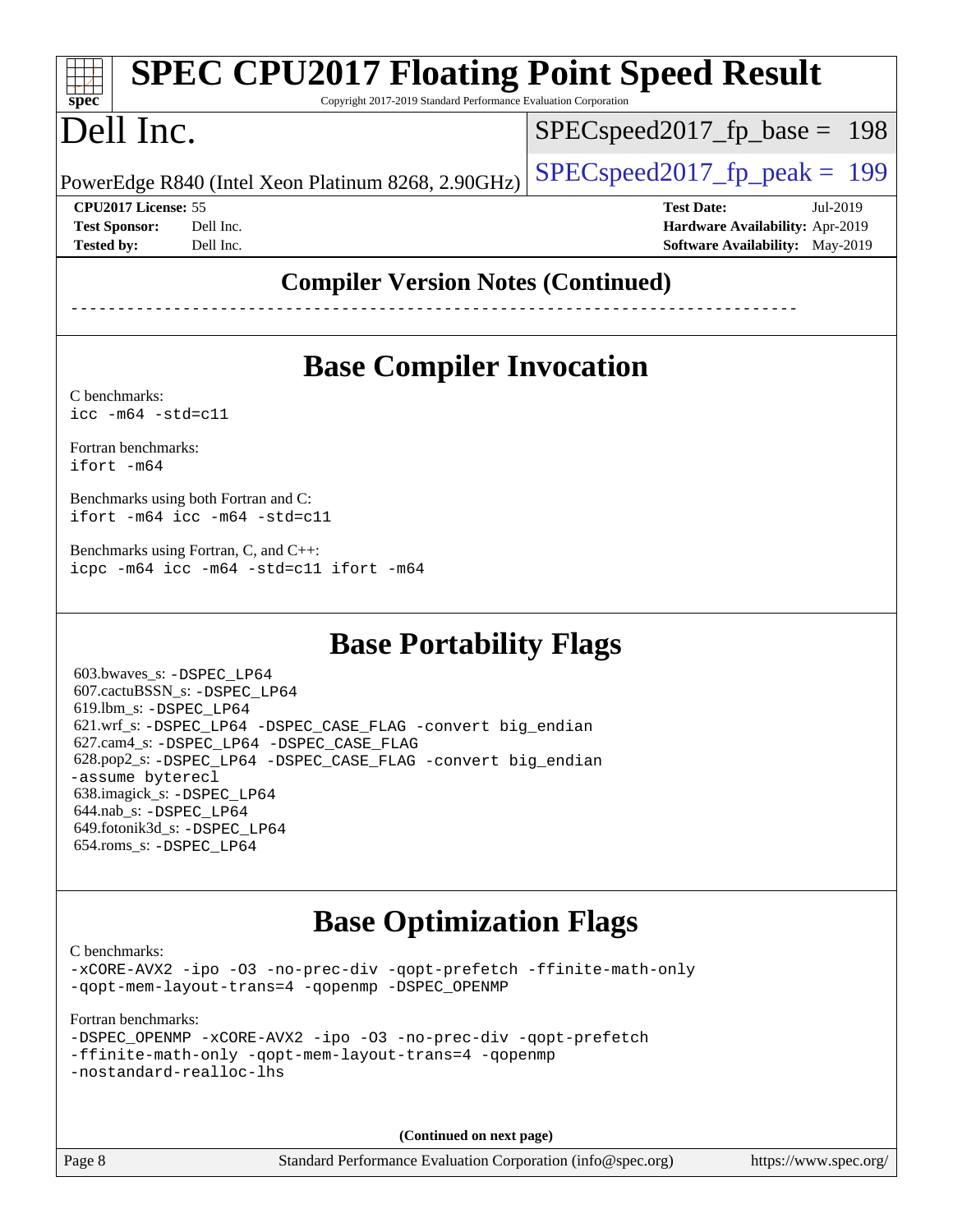| Spec                 |                     |           | <b>SPEC CPU2017 Floating Point Speed Result</b><br>Copyright 2017-2019 Standard Performance Evaluation Corporation |                                  |                                        |          |  |
|----------------------|---------------------|-----------|--------------------------------------------------------------------------------------------------------------------|----------------------------------|----------------------------------------|----------|--|
| Dell Inc.            |                     |           |                                                                                                                    | $SPEC speed2017_f p\_base = 198$ |                                        |          |  |
|                      |                     |           | PowerEdge R840 (Intel Xeon Platinum 8268, 2.90GHz)                                                                 | $SPEC speed2017_fp_peak = 199$   |                                        |          |  |
|                      | CPU2017 License: 55 |           |                                                                                                                    |                                  | <b>Test Date:</b>                      | Jul-2019 |  |
| <b>Test Sponsor:</b> |                     | Dell Inc. |                                                                                                                    |                                  | Hardware Availability: Apr-2019        |          |  |
| <b>Tested by:</b>    |                     | Dell Inc. |                                                                                                                    |                                  | <b>Software Availability:</b> May-2019 |          |  |
|                      |                     |           | <b>Base Optimization Flags (Continued)</b>                                                                         |                                  |                                        |          |  |

[Benchmarks using both Fortran and C](http://www.spec.org/auto/cpu2017/Docs/result-fields.html#BenchmarksusingbothFortranandC):

```
-xCORE-AVX2 -ipo -O3 -no-prec-div -qopt-prefetch -ffinite-math-only
-qopt-mem-layout-trans=4 -qopenmp -DSPEC_OPENMP
-nostandard-realloc-lhs
Benchmarks using Fortran, C, and C++: 
-xCORE-AVX2 -ipo -O3 -no-prec-div -qopt-prefetch -ffinite-math-only
-qopt-mem-layout-trans=4 -qopenmp -DSPEC_OPENMP
-nostandard-realloc-lhs
```
#### **[Peak Compiler Invocation](http://www.spec.org/auto/cpu2017/Docs/result-fields.html#PeakCompilerInvocation)**

[C benchmarks](http://www.spec.org/auto/cpu2017/Docs/result-fields.html#Cbenchmarks): [icc -m64 -std=c11](http://www.spec.org/cpu2017/results/res2019q3/cpu2017-20190805-16492.flags.html#user_CCpeak_intel_icc_64bit_c11_33ee0cdaae7deeeab2a9725423ba97205ce30f63b9926c2519791662299b76a0318f32ddfffdc46587804de3178b4f9328c46fa7c2b0cd779d7a61945c91cd35)

[Fortran benchmarks](http://www.spec.org/auto/cpu2017/Docs/result-fields.html#Fortranbenchmarks): [ifort -m64](http://www.spec.org/cpu2017/results/res2019q3/cpu2017-20190805-16492.flags.html#user_FCpeak_intel_ifort_64bit_24f2bb282fbaeffd6157abe4f878425411749daecae9a33200eee2bee2fe76f3b89351d69a8130dd5949958ce389cf37ff59a95e7a40d588e8d3a57e0c3fd751)

[Benchmarks using both Fortran and C](http://www.spec.org/auto/cpu2017/Docs/result-fields.html#BenchmarksusingbothFortranandC): [ifort -m64](http://www.spec.org/cpu2017/results/res2019q3/cpu2017-20190805-16492.flags.html#user_CC_FCpeak_intel_ifort_64bit_24f2bb282fbaeffd6157abe4f878425411749daecae9a33200eee2bee2fe76f3b89351d69a8130dd5949958ce389cf37ff59a95e7a40d588e8d3a57e0c3fd751) [icc -m64 -std=c11](http://www.spec.org/cpu2017/results/res2019q3/cpu2017-20190805-16492.flags.html#user_CC_FCpeak_intel_icc_64bit_c11_33ee0cdaae7deeeab2a9725423ba97205ce30f63b9926c2519791662299b76a0318f32ddfffdc46587804de3178b4f9328c46fa7c2b0cd779d7a61945c91cd35)

[Benchmarks using Fortran, C, and C++:](http://www.spec.org/auto/cpu2017/Docs/result-fields.html#BenchmarksusingFortranCandCXX) [icpc -m64](http://www.spec.org/cpu2017/results/res2019q3/cpu2017-20190805-16492.flags.html#user_CC_CXX_FCpeak_intel_icpc_64bit_4ecb2543ae3f1412ef961e0650ca070fec7b7afdcd6ed48761b84423119d1bf6bdf5cad15b44d48e7256388bc77273b966e5eb805aefd121eb22e9299b2ec9d9) [icc -m64 -std=c11](http://www.spec.org/cpu2017/results/res2019q3/cpu2017-20190805-16492.flags.html#user_CC_CXX_FCpeak_intel_icc_64bit_c11_33ee0cdaae7deeeab2a9725423ba97205ce30f63b9926c2519791662299b76a0318f32ddfffdc46587804de3178b4f9328c46fa7c2b0cd779d7a61945c91cd35) [ifort -m64](http://www.spec.org/cpu2017/results/res2019q3/cpu2017-20190805-16492.flags.html#user_CC_CXX_FCpeak_intel_ifort_64bit_24f2bb282fbaeffd6157abe4f878425411749daecae9a33200eee2bee2fe76f3b89351d69a8130dd5949958ce389cf37ff59a95e7a40d588e8d3a57e0c3fd751)

#### **[Peak Portability Flags](http://www.spec.org/auto/cpu2017/Docs/result-fields.html#PeakPortabilityFlags)**

Same as Base Portability Flags

#### **[Peak Optimization Flags](http://www.spec.org/auto/cpu2017/Docs/result-fields.html#PeakOptimizationFlags)**

[C benchmarks](http://www.spec.org/auto/cpu2017/Docs/result-fields.html#Cbenchmarks):

[-xCORE-AVX2](http://www.spec.org/cpu2017/results/res2019q3/cpu2017-20190805-16492.flags.html#user_CCpeak_f-xCORE-AVX2) [-ipo](http://www.spec.org/cpu2017/results/res2019q3/cpu2017-20190805-16492.flags.html#user_CCpeak_f-ipo) [-O3](http://www.spec.org/cpu2017/results/res2019q3/cpu2017-20190805-16492.flags.html#user_CCpeak_f-O3) [-no-prec-div](http://www.spec.org/cpu2017/results/res2019q3/cpu2017-20190805-16492.flags.html#user_CCpeak_f-no-prec-div) [-qopt-prefetch](http://www.spec.org/cpu2017/results/res2019q3/cpu2017-20190805-16492.flags.html#user_CCpeak_f-qopt-prefetch) [-ffinite-math-only](http://www.spec.org/cpu2017/results/res2019q3/cpu2017-20190805-16492.flags.html#user_CCpeak_f_finite_math_only_cb91587bd2077682c4b38af759c288ed7c732db004271a9512da14a4f8007909a5f1427ecbf1a0fb78ff2a814402c6114ac565ca162485bbcae155b5e4258871) [-qopt-mem-layout-trans=4](http://www.spec.org/cpu2017/results/res2019q3/cpu2017-20190805-16492.flags.html#user_CCpeak_f-qopt-mem-layout-trans_fa39e755916c150a61361b7846f310bcdf6f04e385ef281cadf3647acec3f0ae266d1a1d22d972a7087a248fd4e6ca390a3634700869573d231a252c784941a8) [-qopenmp](http://www.spec.org/cpu2017/results/res2019q3/cpu2017-20190805-16492.flags.html#user_CCpeak_qopenmp_16be0c44f24f464004c6784a7acb94aca937f053568ce72f94b139a11c7c168634a55f6653758ddd83bcf7b8463e8028bb0b48b77bcddc6b78d5d95bb1df2967) [-DSPEC\\_OPENMP](http://www.spec.org/cpu2017/results/res2019q3/cpu2017-20190805-16492.flags.html#suite_CCpeak_DSPEC_OPENMP)

[Fortran benchmarks](http://www.spec.org/auto/cpu2017/Docs/result-fields.html#Fortranbenchmarks):

```
 603.bwaves_s: -prof-gen(pass 1) -prof-use(pass 2) -DSPEC_SUPPRESS_OPENMP
-DSPEC_OPENMP -O2 -xCORE-AVX2 -qopt-prefetch -ipo -O3
-ffinite-math-only -no-prec-div -qopt-mem-layout-trans=4
-qopenmp -nostandard-realloc-lhs
```
**(Continued on next page)**

| Page 9 | Standard Performance Evaluation Corporation (info@spec.org) |  | https://www.spec.org/ |
|--------|-------------------------------------------------------------|--|-----------------------|
|--------|-------------------------------------------------------------|--|-----------------------|